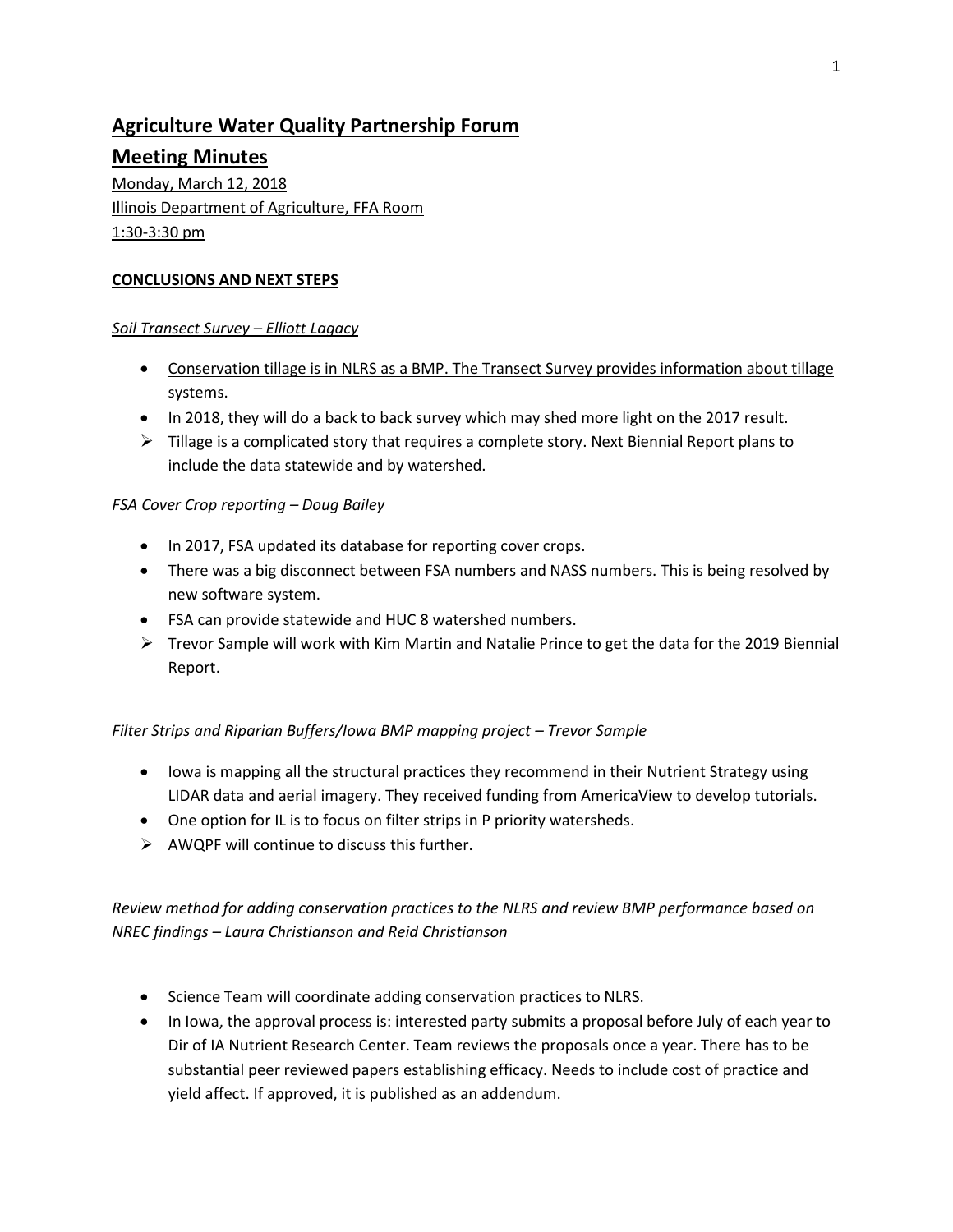- The Illinois science team hasn't had time yet to meet to talk about this. However, it is agreed that there needs to be a written procedure that is well thought out and science based. And a key contact person needs to be established.
- $\triangleright$  The Science Team will be working on this in the coming year.

### *Saving Tomorrow's Agricultural Resources S.T.A.R. – Bruce Henrikson*

- Champaign County Soil and Water Conservation District's Stewardship committee developed a free tool to assist farm operators and land owners to evaluate their own nutrient loss management practices and to promote BMPs on individual fields.
- Each field can have a sign posted that indicates the S.T.A.R. rating (1-5) at no cost to the farmer.

#### *2019 NASS Survey – Mark Schleusener*

- The next NLRS Nass Survey reference year will be 2017. Data collection will be in 2019. Results will be available in May 2019 and they will be included in the next Biennial Report.
- Funding comes from NREC.
- An external review may be needed per NASS protocol. Consulted with Lauren Lurkins and Jeff Kirwan and are pilot testing shortly. Meeting is scheduled for 3/13/2018 to create draft for testing
- Summary of questionnaire changes:
	- $\circ$  Only one year's information needed (2017). The first survey asked for 2011 (baseline) and 2015.
	- o It includes more scripted strategies for N applications.
	- $\circ$  Several open-ended questions added that try to capture new techniques not already in the NLRS.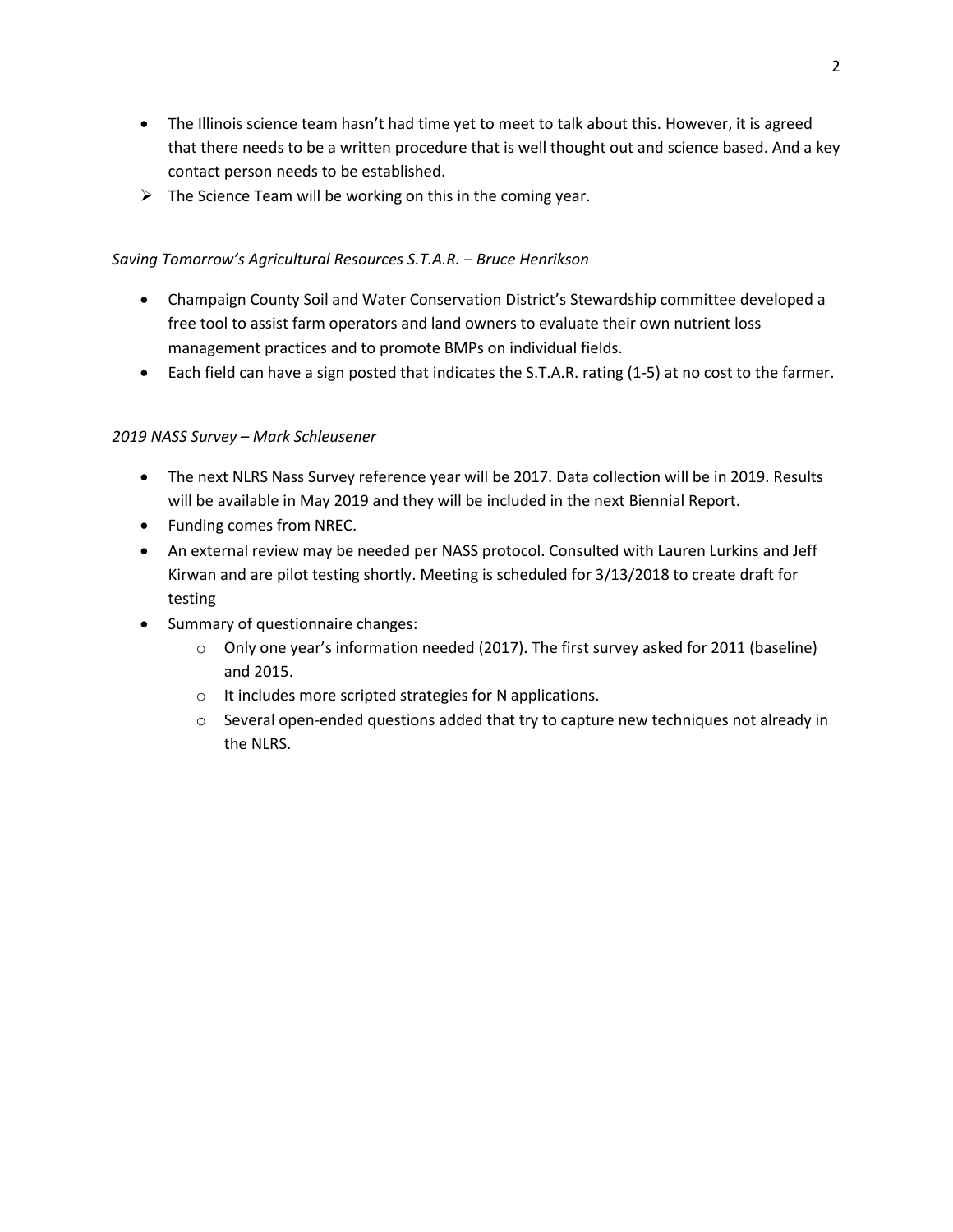Present: Ivan Dozier, Steve Stierwalt, Adrienne Marino, Caroline Wade, Jennifer Tirey, Amy Roady, Lisa Beja, Lauren Lurkins, Warren Goetsch, Kim Martin, Doug Bailey, Kris Reynolds, Trevor Sample, Eliana Brown, Kate Gardiner, Mark Schleusener, Elliot Lagacy, Anna-Maria Marshall, Bruce Henrikson, Doug Schemmer, Laura Christianson (on phone), Reid Christianson (on phone)

- [1:40-2:10] Soil Transect Survey-What do we include in the next Biennial Report? (Elliot Lagacy)
	- o Tolerable erosion levels, "T" value, going down over time
		- 79% of land under "T" value in 2017, down from 87% in 1998
	- o Transect survey has conservation tillage data
		- How to report that? By county? By HUC 8, 10, 12 watersheds?
		- **Transect Survey can be reported by county and by watershed.**
	- $\circ$  What about the causes? The rise of resistant weeds may be increasing tillage. Amy Roady want to look at data and think about it some more.
	- o Can we take the survey done from NLRS baseline year? Elliot Lagacy- I don't think it will work.
		- **Trevor Sample- Can look at trends going forward.**
	- o Amy Roady- Are we seeing the same results from farmer surveys?
	- $\circ$  Doug Schemmer- Big picture: IL Ag has moved to conservation. I'm all for what the data says, but I'd be careful.
	- o Caroline Wade- How close are we to getting to the NLRS scenarios?
	- o Lauren Lurkins- Is IA looking at this metric?
		- Warren Goetsch- I think IA does. IN to a certain extent.
	- $\circ$  It is a complicated story lean toward finding a way to fold in the data. We want to tell a complete story.
	- $\circ$  Steve Stierwalt- I tend to disagree that there is less ripping. There's more. If we are losing more soil, it's a big part of the nutrient goals.
		- Kris Reynolds- We know there is more vertical tillage.
		- Elliot Lagacy- If you are questioning, go down the road and count.
	- o Mark Schleusener- When talking about the whole state, not just one story to tell.
	- o Warren Goetsch- That's why breaking it out by watershed is important.
- [2:10-2:20] FSA Cover Crop reporting. How do we improve data capture?
	- o Cover crop reporting what they planted with intended use to be cover
	- o Reporting cover crop, it became the primary crop.
	- $\circ$  Changed coding so they could report as a cover crop without it being labeled as the intended crop.
	- o Cover crops can be planted
		- **Before an initial crop**
		- **After an initial crop**
		- After a prevented crop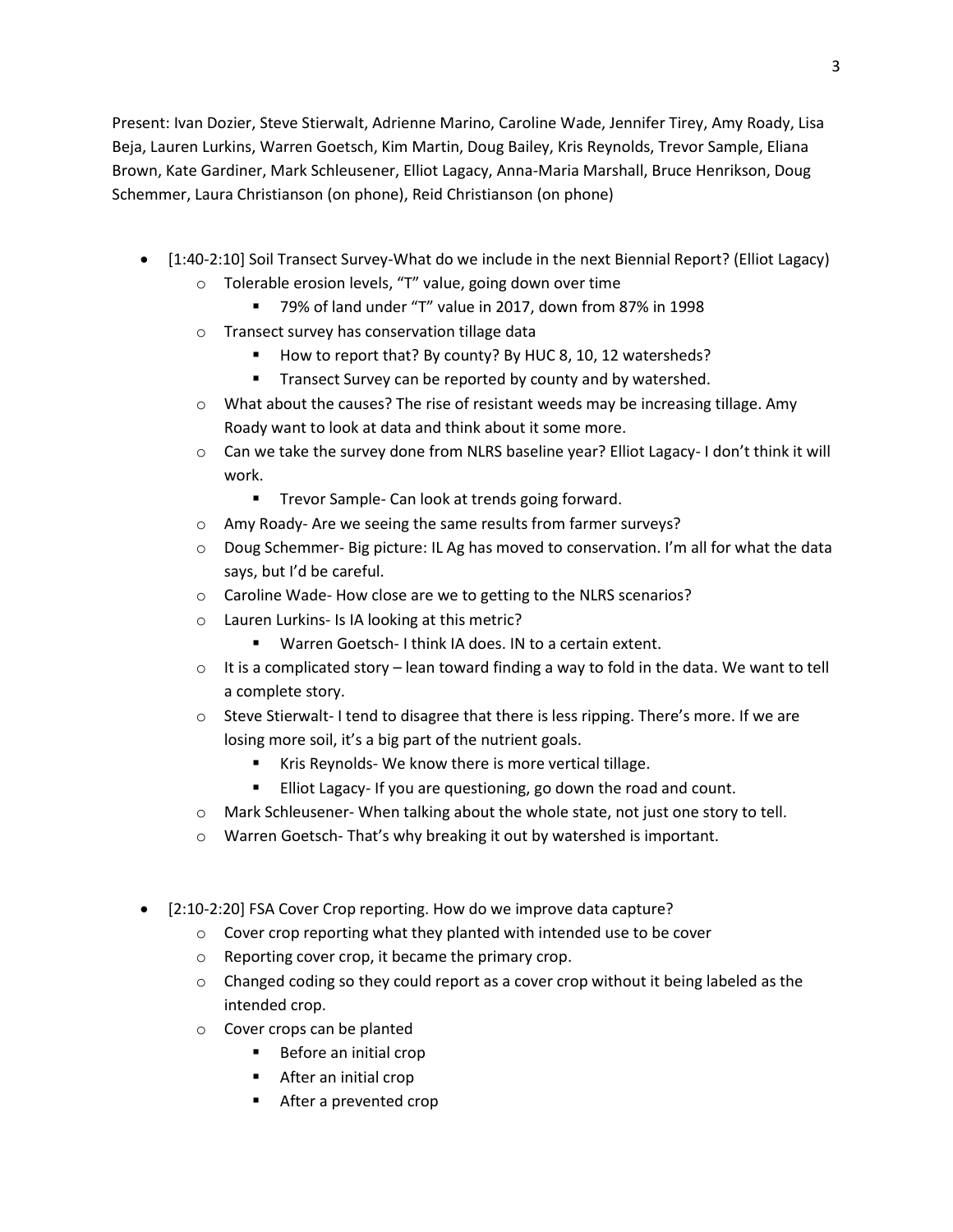- With no subsequent crop planted
- Into a standing crop
- o No longer report "rye as a cover crop," just report "cover crop"
	- Select a net that your cover crop falls under
		- Cereals and other grasses
		- Legumes
- $\circ$  IL is Zone 4 east half of US
	- Terminate cover crop at of within 5 days after planting, but before crop emergence
	- **Tradition is that it must be terminated by that termination date**
- o Current FSA Cover crop policy
	- **FICA** policy now allows cover crops to be hayed or grazed
	- Note: In this situation, the intended use is not revised to reflect the actual use of the crop. Program eligibility, for the cover crop being hayed or grazed, will be determined by each specific program
- o Websit[e https://www.fsa.usda.gov/news-room/efoia/electronic-reading](https://www.fsa.usda.gov/news-room/efoia/electronic-reading-room/frequently-requested-information/crop-acreage-data/index)[room/frequently-requested-information/crop-acreage-data/index](https://www.fsa.usda.gov/news-room/efoia/electronic-reading-room/frequently-requested-information/crop-acreage-data/index)
	- Has acreage reports for 2007-2017 by crop, county, state, etc.
- $\circ$  Disconnect in Biennial Report between what was being certified and what was being reported in the NASS Survey
	- **Sounds like issue has been resolved through new software system**
	- Will see what the new numbers are through the new system, as opposed to remote sensing, which is being used in other states
	- After to ask farmer in the acreage report
- [2:20-2:30] Filter Strips and Riparian Buffers: Establishing baseline and potential placement
	- o Iowa BMP Mapping Project, NRCS Lidar study/negative slope analysis
		- **Efforts to improve tracking of structural practices** 
			- Collaborative project
				- o Iowa state Univ., Iowa Dpt. Of NRES, Iowa Nutrient Research
			- Use GIS mapping software to delineate structural practices
		- BMPs being digitized:
			- Contour buffer strip, pond dam, grass waterway, terrace, strip-cropping, water and sediment control basin
			- Each semester since Spring 2015, student interns have been digitizing BMPs in watersheds across the state
			- Over 1,400 HUC 12 watersheds have been completed
		- Components and Resources
			- Baseline assessment to map practices: \$150-200/HUC 12
				- o We have 1,877 in IL
				- 10-12 GIS students at IA State working on this at any time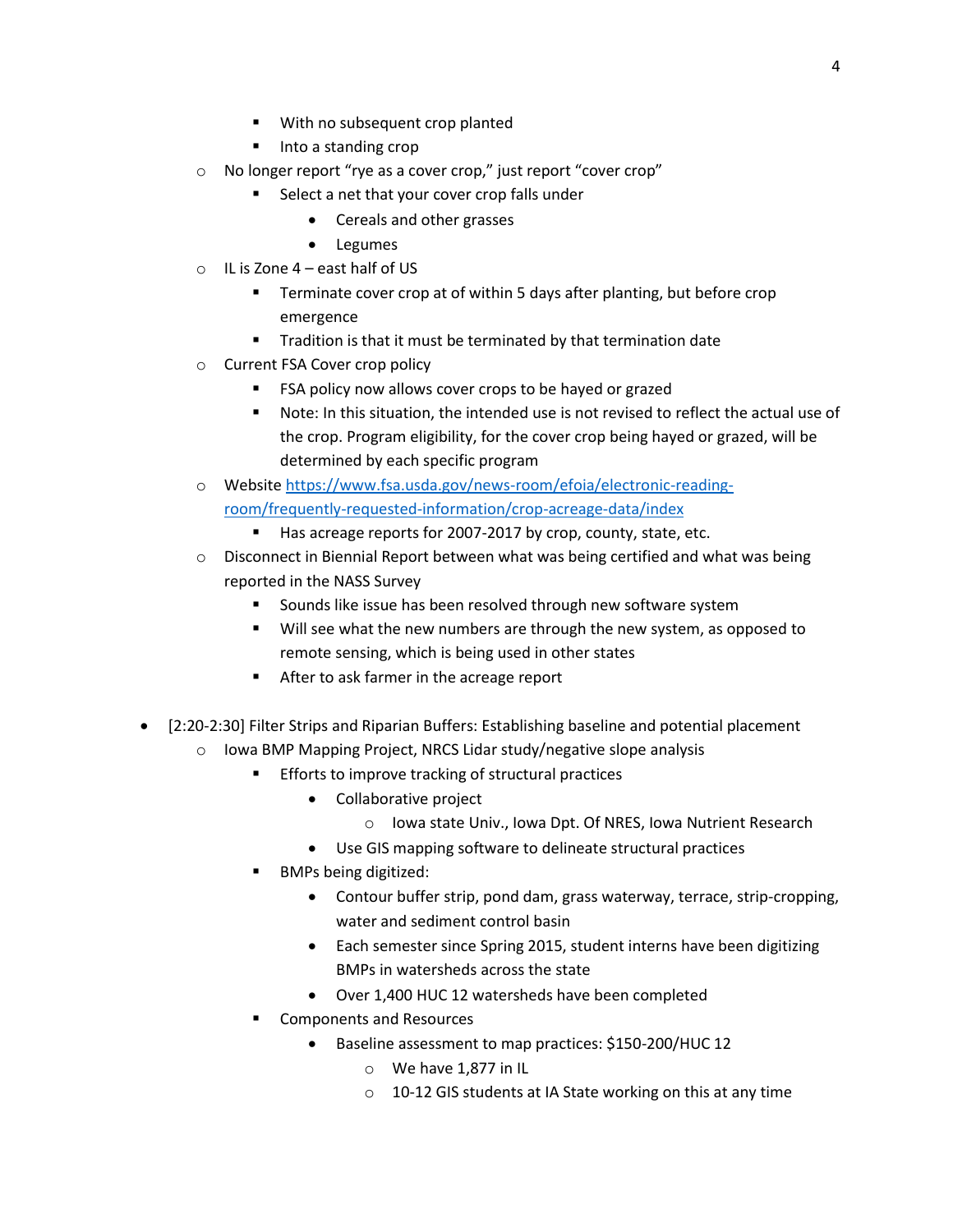- QA/QC
	- o IA State staff review work of students, 1-2 staff part time
- Hope to be done in Fall 2018
- o Questions for AWQPF?
	- Do we want to try this in IL?
	- **What practices would we want to map?**
	- Who could do it, who pays?
	- Do we do whole state or select watersheds?
		- Priority watersheds for Phosphorus?
- o Option focus on filter strips in Phosphorus priority watersheds?
	- Not as complex or expensive to map
	- Focuses on relatively simple and cheap practice
	- Provide baseline and target where practice is needed
	- **Track implementation over time**
	- Incorporate Negative slope analysis?
- o Agricultural Conservation Planning Framework
	- **Analyze soils, land use, etc.**
	- Determine which fields are most prone to contribute to runoff in streams
	- Look at
		- Controlled drainage, surface intake filters, grasses waterways, contour buffer strips, nutrient removal wetlands, edge-of-field bioreactors, etc.
- o Discussion
	- **Lots of publicly- and privately-funded projects**
	- Some data is easier to track than others
	- GIS analyst: this would be a huge undertaking to do this statewide lots of interns, training, QA/QC, money, turnover with students
		- Recommends more of a priority watershed approach than statewide
	- Value in figuring out how much farther we have to go
	- ACPF Would need to be done by a high end GIS person
- [2:30-3:00] Review method for adding conservation practices to the NLRS and review BMP performance based on NREC findings. (Laura Christianson, Reid Christianson)
	- o Development of submission and approval process
		- Responsibility for science team recently more fully formed
			- Science team = Laura Christianson, Jonathon Coppess, Paul Davidson, UIUC
				- Expanding to include Cameron Pittlecow and others.
				- More administrative role from Susanne Bissonnette.
				- Possibly add Reid Christianson developing tracking framework for Mississippi-based region – working with all 12 states
	- o Approval process in Iowa
		- Part of original science assessment team in Iowa, completed in 2012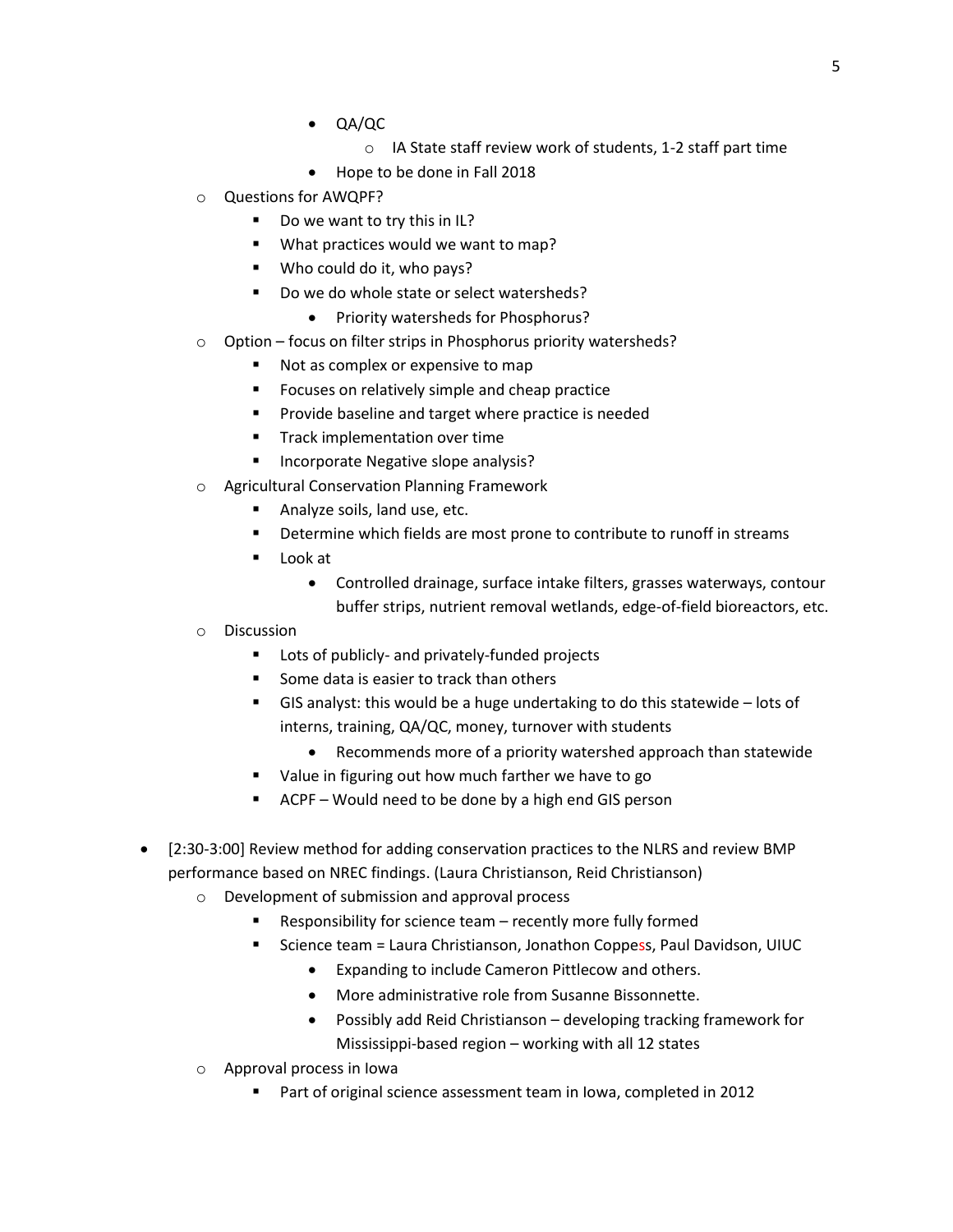- Intent was that it would be a living document, new conservation practices being developed, revised in 2014 (added saturated buffer into practices list)
- Science assessment team involved with developing an average and standard deviation for N & P, including any effects on yield
- To add something new, interested party needs to submit a proposal and once per year, the science team reviews it. Must include peer-reviewed papers or research reports from credible sources
- Science assessment team meets once per year to evaluate list of existing practices and changes published as an addendum and posted online
- Any additional proposals, or just the one that was approved?
	- Dr. Reid Christianson- Good question, not sure because they haven't published any rejected proposals.
	- Dr. Laura Christianson- At least one other was submitted.
- $\circ$  Science team in IL is just getting legs under them, haven't decided how to set up their process, however, they would agree that they need:
	- **a** a written procedure for this process
	- a key contact person who all of the submissions go to
	- the process to be first and foremost science-based
- o Steps
	- **f** if there's not enough science in the proposal,
		- proposal could be rejected with potential to be re-submitted later
	- if there's sufficient science, but maybe it's sketchy,
		- middle option to hold proposal in review
	- **F** if there's sufficient science,
		- request a full proposal and then convene and review the proposal(s)
- o Once a practice is approved, what is the timeline for adding the practice?
	- In Iowa, the practice is added immediately as an addendum.
- o Burden of evaluating the submission is on the submitter.
- o What they're looking for in a practice submission:
	- Details about practice, how it works
	- Studies that document effectiveness of the practice (% in loss reduction, or % in P reduction)
		- Standard for studies
			- o Peer-reviewed studies
				- **Consider gray literature on case by case basis**
			- o Studies in IL
				- Studies where land is similar to Illinois considered
			- o Field scale studies
				- Lab scale or modeling studies accepted on case by case basis
	- How can this process be tracked?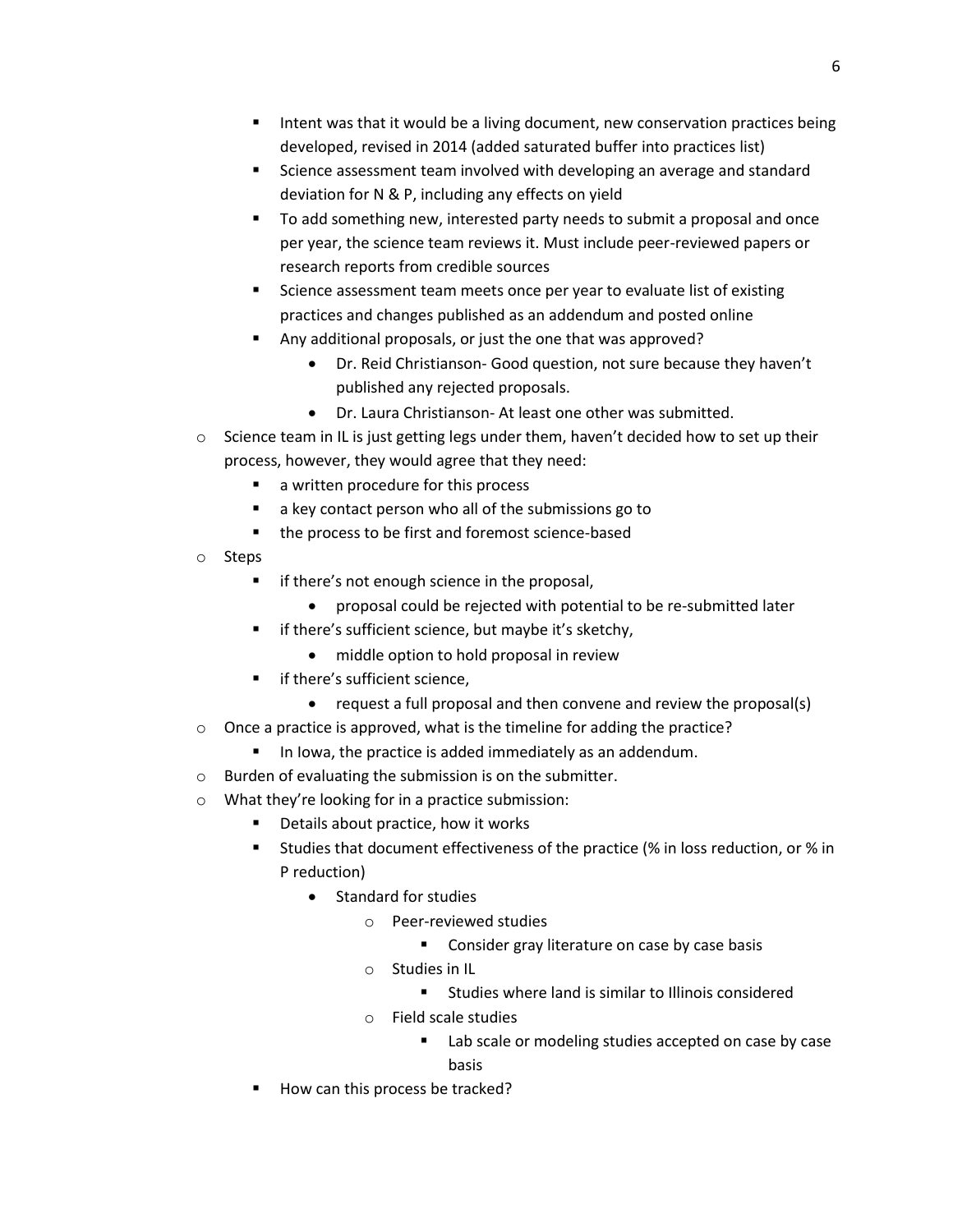- $\circ$  Want to keep process simple, streamlined, and transparent, but needs to be rigorous and science-based as well
- o Lauren Lurkins- Looking forward to seeing a documented procedure. Our stakeholders have invested into NREC to research this.
- [3:00-3:10] Saving Tomorrow's Agricultural Resources S.T.A.R. (Bruce Henrikson)
	- o Looking at what farmers need to be doing differently, better, etc.
	- $\circ$  Stewardship committee developed a free tool to assist farm operators and land owners to evaluate their own nutrient loss management practices and to promote BMPs on individual fields.
		- Important to ask, "is it useful? And is it simple?"
	- $\circ$  See how the points are assigned, earn points from various practices, which is then converted into a rating per field
	- o Benefits of using S.T.A.R.
		- **Decrease nutrient losses**
		- Increase net farm income
		- **Promote producers for new farmland leases**
		- Assist producers in securing local conservation cost share
		- Assist producers in obtaining future market premiums for crops grown using conservation cropping practices
		- Assist producers in obtaining documentation in support of water quality issues
	- o Each field can have a sign posted that indicates the S.T.A.R. rating at NO cost to the farmer
	- o Participants will be recognized with 1-5 stars
	- o NREC-funded project in the beginning
	- o Need to make some adjustments in point totals for next year
	- $\circ$  If some other entity wants to use this, they're not charging, just ask that they sign a license agreement so that it doesn't become something else
- [3:10-3:25] 2019 NASS Survey (Mark Schleusener)
	- o Next NLRS Nass Survey
		- Reference year will be 2017
		- Data collection in 2019
			- Mail, mail again, phone
		- Results in May 2019
			- To be included in bi-annual report
		- Funding from NREC
		- External review may be needed per NASS protocol
		- **E** Consultation with Lauren Lurkins and Jeff Kirwan
		- **Pilot test shortly**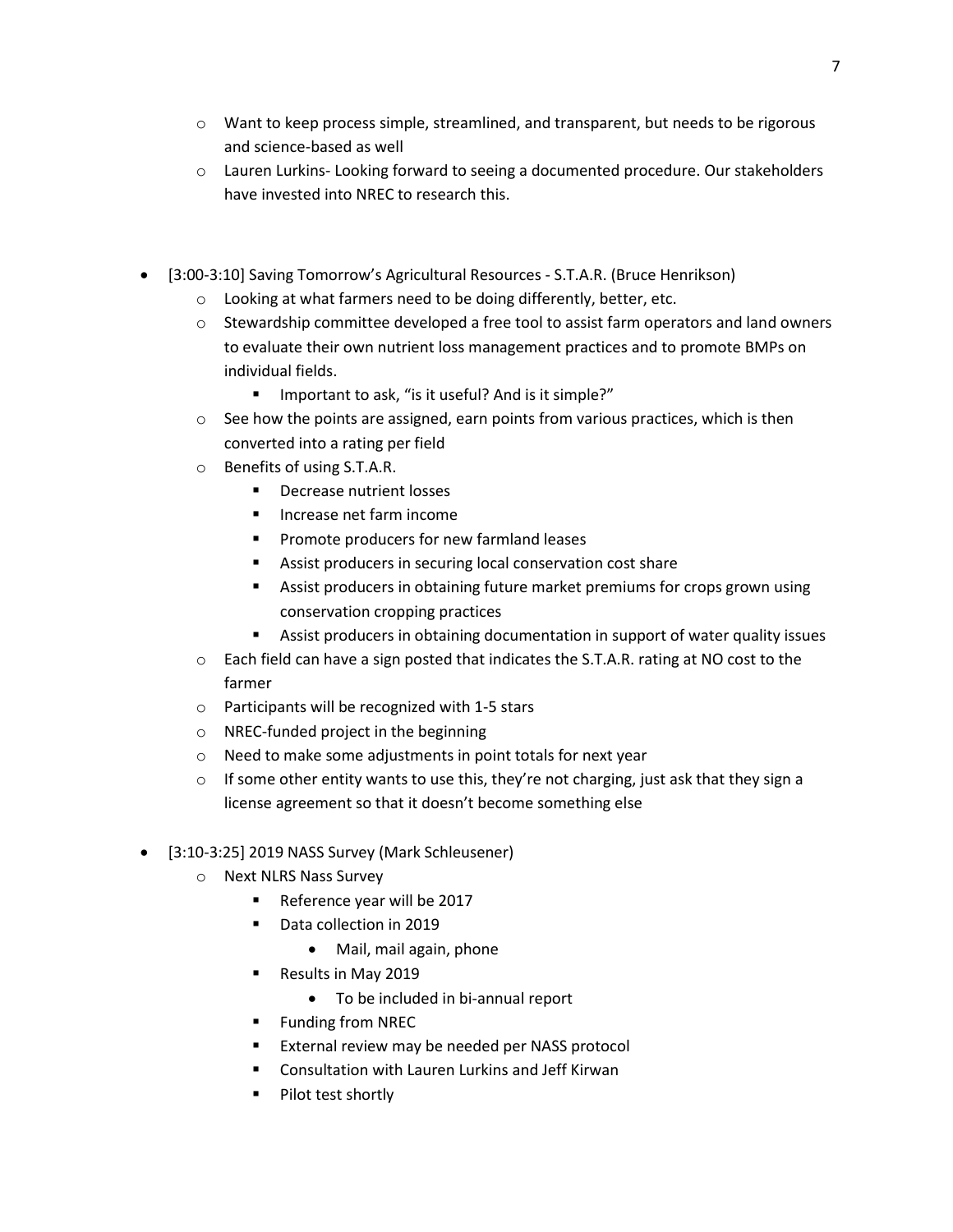- Meeting 3/13/2018 to create draft for testing
- o Summary of questionnaire changes
	- Only one year needed (2017)
		- First survey asked for 2011 (baseline) and 2015
	- More scripted strategies for N applications
		- Spring N application with nitrification inhibitor
	- Several open-ended questions added
		- What else are you doing?
		- Trying to capture new techniques not already in the NLRS
- o Discussion
	- Once you do modifications, is that going to be sent out to the group too?
		- I would love to hear your comments on the first one, not sure if comments are manageable for everything else.
- [3:25-3:50pm] Next Steps and Future Meetings
	- o Agrible partnership for capturing 4R metrics (IFCA)
		- Project approved recently, running pilot for this program in late Fall/early Winter
		- **IFCA and Agrible have partnered**
		- **Agrible building silo for retailers to feed info** 
			- Looking at metrics for BMPs
				- o Acres with N applications, acres that have, major nutrient applications not on frozen or snow-covered ground, etc.
	- o Report on livestock/manure management practice implementation in next Biennial Report.
		- Do we include metrics related to livestock/manure management in the next Biennial Report?
	- $\circ$  Using watershed modeling to determine load reductions from implemented practices.
		- Something other states do, who's going to do it and pay for it?
	- o Address climate variability/resiliency in next Biennial Report.
		- Should we explain in the next Biennial Report how the recommended conservation practices address climate variability/resiliency?
	- o Future Meetings
		- **TBD, will get back to you**
		- Possible August, want to make sure we're capturing as much as we can before meeting again
	- o Discussion
		- Caroline Wade- Looking at our charge, at some point we'll talk about what else to focus on to make sure we're on track to meet those 2025 goals. Is there any interest in collaboration/communication on outreach?
			- Trevor Sample- Spreadsheet that Eliana sends out is for outreach, please include anything